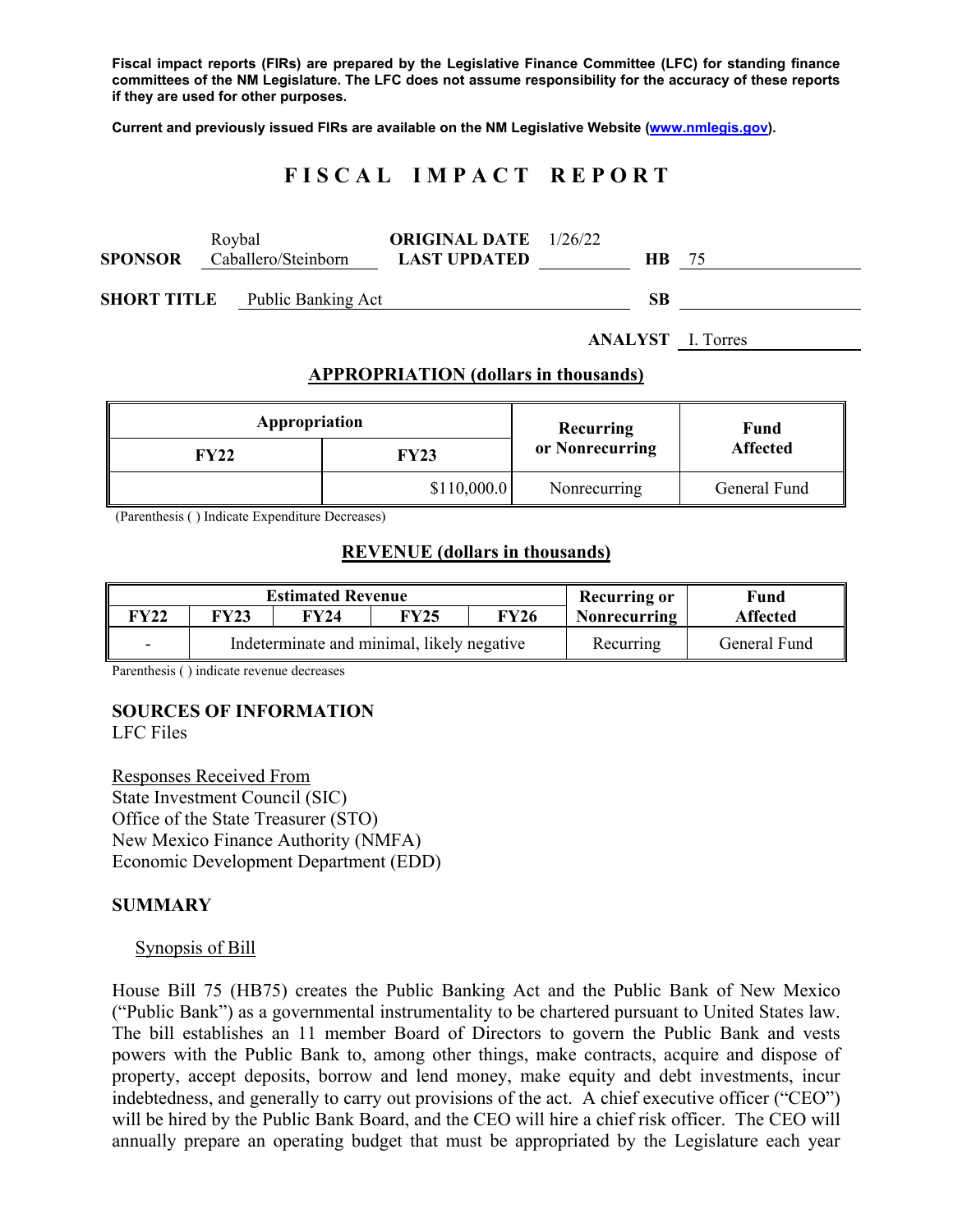### **House Bill 75 – Page 2**

from assets of the state banking fund. HB75 creates a state banking fund (the "Fund") which consists of appropriations, gifts, grants, deposits, donations and investment income of the Fund, and is exempt from reversion to the general fund at year's end. All money credited to the Fund is appropriated to, and retained by, the Public Bank for purposes of the act. The Public Bank is initially funded by a \$60 million deposit by the State Treasurer and an appropriation of \$50 million from the general fund.

If enacted, HB75 would become effective July 1, 2022.

## **FISCAL IMPLICATIONS**

HB75 appropriates \$110 million to the newly created Public Bank, all of which is from the general fund. Of the \$110 million appropriation, \$60 million is described as a deposit from the State Treasurer who under the bill is not able to withdraw any of the initial deposit. In effect, this is also an appropriation to another fund.

It is unclear whether the deposits made will generate a return where they otherwise would have in management by STO.

Withdrawal of these funds comes at varying degrees of opportunity cost, differing but likely increased levels of risk-adjusted investment returns, and unknown ultimate financial returns on investment, in addition to the anticipated economic benefits to the New Mexico economy which the bank seeks to create.

Treasurer's assets are intended for a short-term investment horizon of one-year or less. The investment horizon in the bill, however, is a permanent commitment, restricting state fund liquidity, and locking in an unknown return on investment, while receiving no premium for the illiquid nature of this commitment. Anticipated interest lost by this deposit from STO would generally be the short-term interest rate of between 2 to 3 percent.

### NMFA notes:

NMFA has reviewed the bank business plan provided by the Alliance for Local Economic Prosperity and its accompanying financial projections. It is not clear to NMFA that the projections and the business plan narrative are aligned and the projected net income appears to be higher than the narrative supports.

The State Treasurer's Office reports:

Leverage and contingent exposure: While the initial capitalization/appropriation request earmarks \$50 million plus \$60 million from the treasurer's operating funds, the state is also exposed for the full amount of the loans, investments and guarantees issued by the bank. Banks are generally leveraged 10 to 1. In other words, for each \$1 of capitalization, banks typically make about \$10 in loans and investments. So while the initial capitalization/appropriation is \$50 million, the State's potential exposure could eventually grow to about \$610 million. It's important that legislators understand that there is leverage which creates additional exposure.

Many of the activities that are allowed by this legislation are more risky than the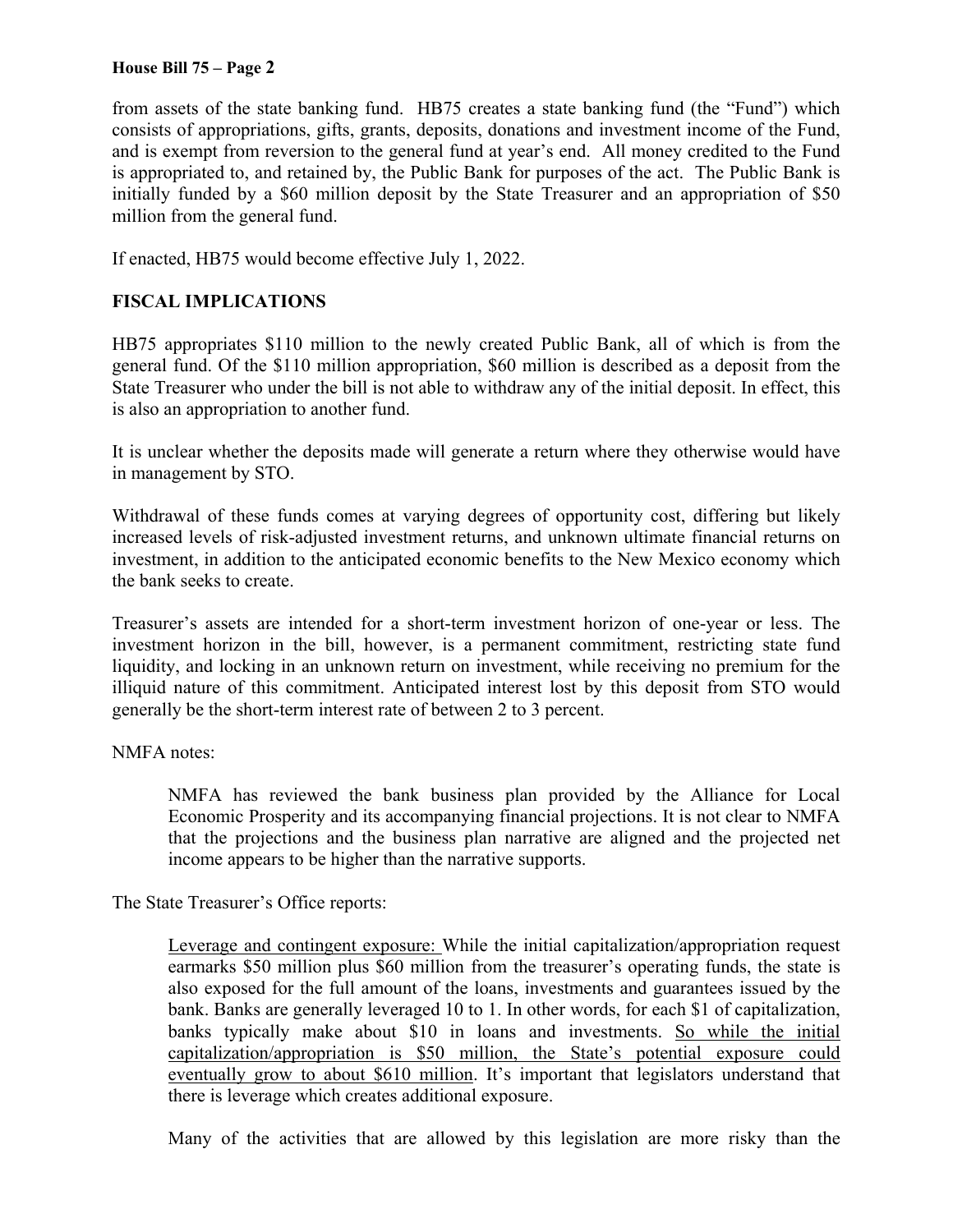activities that are allowed for traditional banks. The state bank would provide a backstop and fund or guarantee loans and equity investments to entities including start-ups that the market in general has found not to be viable. There's an inherent risk that the state could be committing to be the lender or investor of last resort and could fund the transactions that other lenders, bankers and investors in the market have passed on.

The \$60 million deposit: The bill requires the State Treasurer's Office (STO) to fund a minimum deposit of \$60 million. Without knowing the interest rate paid or term of commitment of these funds, we cannot determine whether there would be a potential opportunity cost. STO would be required to deposit these funds for an undetermined amount of time.

If the deposit is exempted from NMSA 6-10, this is uncharted water for STO. NMSA 6- 10 provides a list of eligible investments for the public funds that STO holds. Would deposits be FDIC insured? Would collateral be provided for deposits in excess of the \$250,000 FDIC insured maximum? If not, these funds would be at risk.

Without a rate, term or collateral, these funds cease to have the short-term/highly liquid characteristics of all other STO deposits and investments and begin to have the characteristics of an equity investment which does not meet STO investment objectives. There are no stated provisions for the failure of the bank to meet its obligations. STO holds deposits to meet the needs of state government and therefore has a relatively short time horizon for committing funds. Could a rate be indexed to treasuries and maximum term be added? Could an exit provision be added should STO have a funding need?

## **SIGNIFICANT ISSUES**

The bank is governed by a board of directors consisting of 11 voting members consisting of the following:

- o four members appointed by the New Mexico Legislative Council
- o four members appointed by the governor
- o the chief executive office of the New Mexico Finance Authority
- o the state treasurer
- o the secretary of economic development

The following are issues identified by the respective state agency.

State Treasurer's Office:

Charter/equity investments: The bank would be authorized to invest in equity or debt investments in New Mexico businesses. We question whether these are permissible activities for a bank. Would the bank be chartered as a commercial bank? Bank regulators exercise significant oversight over the composition board of directors and planned activities.

Overlap/need: There are many banks, credit unions and lenders throughout the state that provide funding to New Mexico's businesses and citizens. The state has several existing entities that offer similar economically targeted niche products e.g. New Mexico Finance Authority, New Mexico Mortgage Finance Authority, State Investment Council, Board of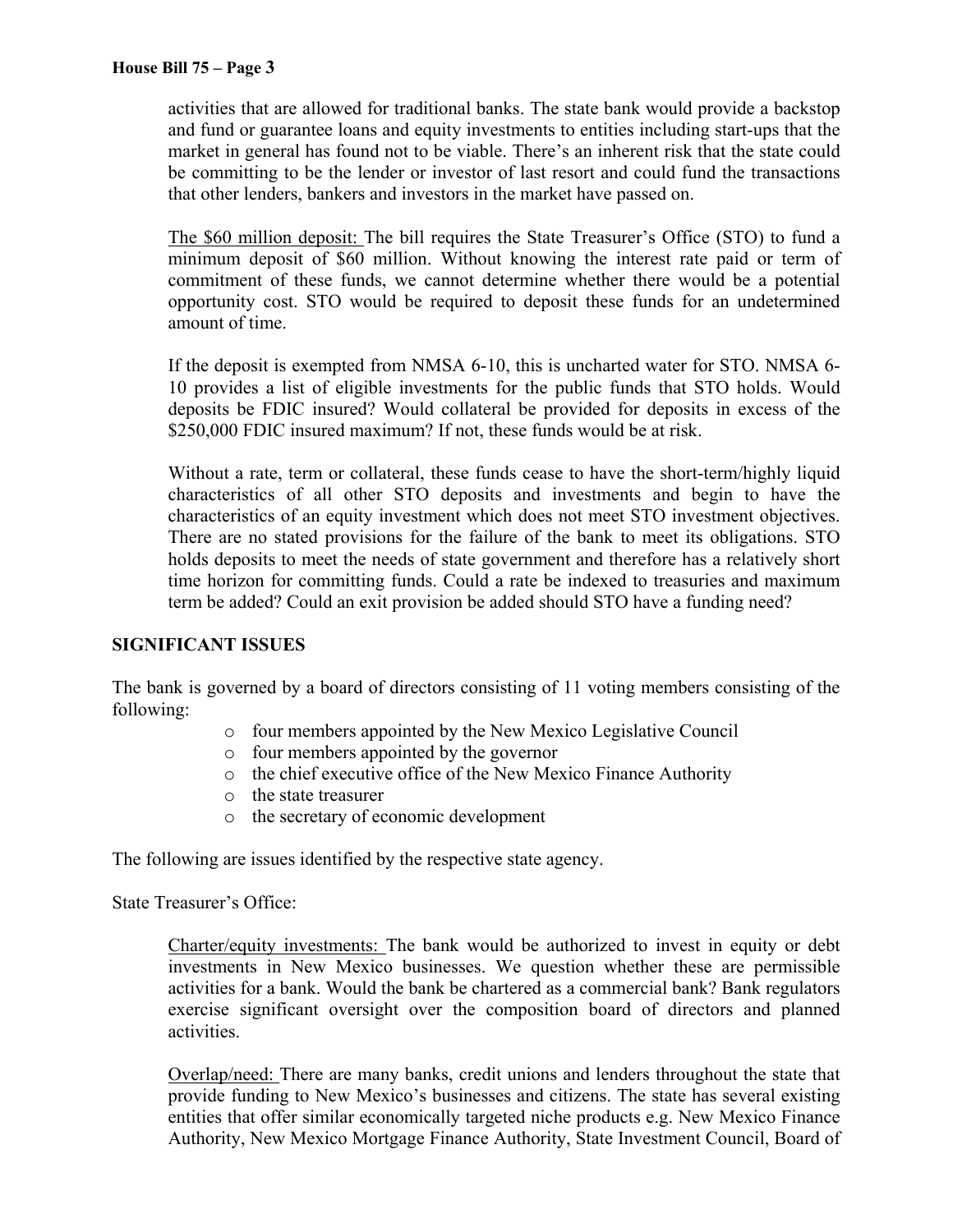Finance, Small Business Investment Corporation (and the entities they fund) etc. Does a void really exist that justifies this investment? What can the proposed entity do that the others cannot?

Deposit concentration risk: STO would likely be the largest depositor of the bank. STOs funds are short-term in nature and can fluctuate dramatically and must be available to meet the day-to-day cash needs of the state. While the State General Fund Investment Pool totals \$7.4 billion currently, as recently as 2017, it totaled less than \$1 billion as actual revenues fell short of projections.

Lending programs are anticipated to be longer-term loan programs geographically concentrated in New Mexico that could be outstanding several years. The perfect storm would be a scenario where New Mexico is experiencing an adverse economic event such that balances held by STO and other municipalities would need to be withdrawn rapidly to operate government. These withdrawals could occur at the same time that the bank's indirect loan customers, New Mexico businesses and municipalities, are also experiencing stress and could struggle to pay existing loans or could have additional borrowing needs. The deposit run-off and loan demand both could negatively impact the bank's liquidity. This could create a liquidity crunch for the bank due to its concentration of similar short-term deposits that also lack of geographic and industry diversification that are used to fund long-term loans and investments.

Fiscal agent bank: We are pleased to see that use of the public bank as the state's fiscal agent bank is not mandatory. STOs and the 140 other state agencies have treasury needs that are very sophisticated and complex. Large agencies like TRD, DFA, HSD utilize a wide variety of deposit, disbursement and card-based services. The state's current fiscal agent bank offers an array of products that provide the necessary security, interfaces and flexibility that state agencies need. These products have been refined over the years in various markets and industries so that we are receiving the latest and greatest products. A start-up bank would likely be ill-prepared to deal with these complexities to meet all of the needs of state government.

It's important that expectations are managed and stakeholders would not expect a migration of the fiscal agent banking relationship to the state bank.

State Investment Council:

It is understood that the intent behind a public bank in New Mexico is to improve the state's economy, provide expansion of funding opportunities for under-served businesses and reduce predatory lending practices. There is also an assumption that a state bank could effectively reduce dollars paid to larger national banks that provide existing custodial services of state dollars, which presumably could help keep those dollars and possibly expertise in state. HB75 offers the potential that a state bank may advance some or all of these goals.

North Dakota has seen some measures of success and independence with its state bank in its 100+ year history, though none of the other 49 states have been able to replicate this success (many have not tried, some have tried and failed). It is not clear whether the performance of the Bank of North Dakota can be duplicated in New Mexico.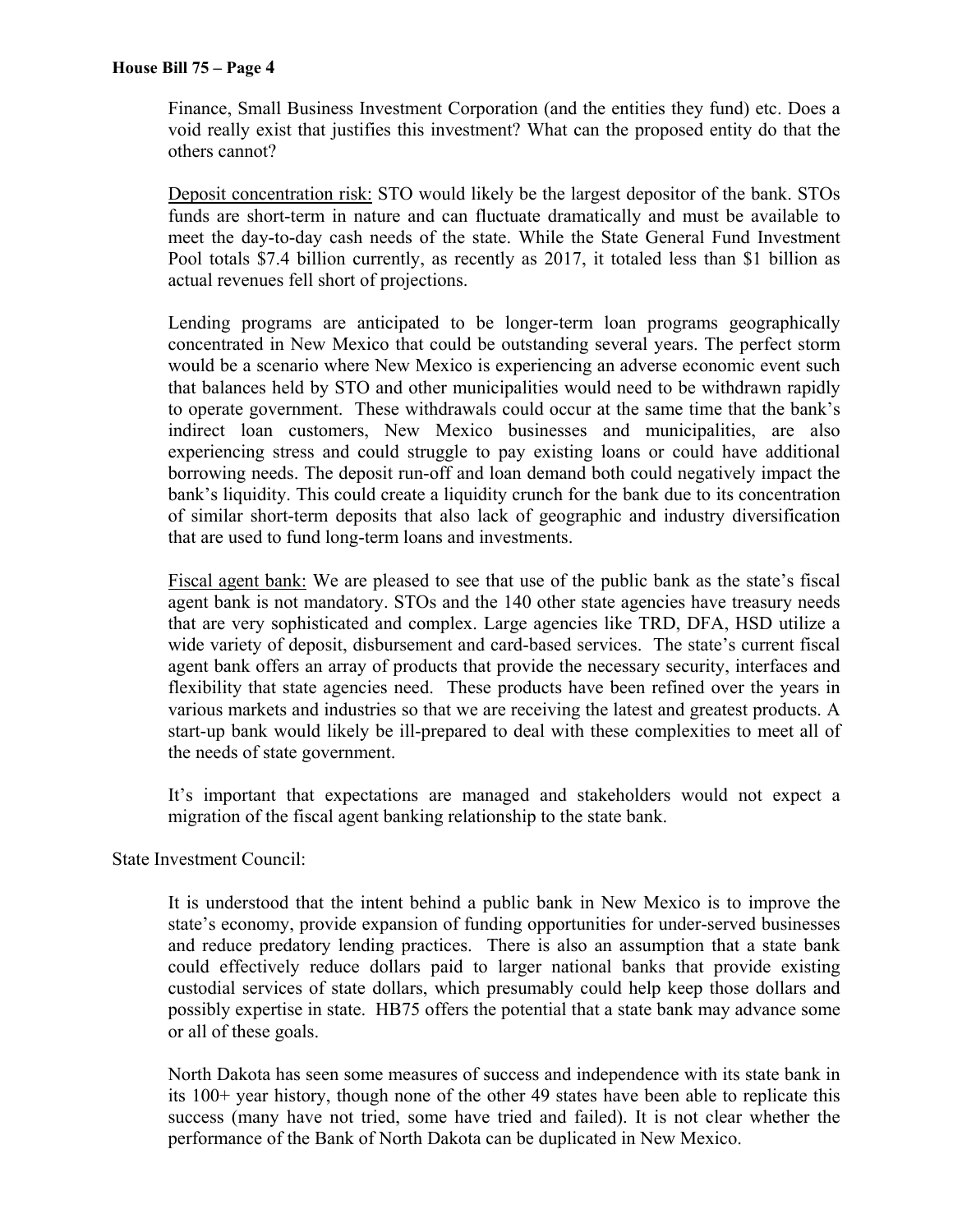Some of the expectations around creating a state bank in New Mexico, like eliminating predatory lending practices here, may be unrealistic or not directly impacted by the new bank entity. North Dakota in fact, still allows subprime lending practices, with an estimated 7 subprime lending businesses for every 100,000 North Dakotans, all offering high-rate, short-term loans with interest rates in some cases costing 520% APR.

There is a question whether a state bank in NM would compete with existing entities and programs in both the private sector and government. Would the PBNM compete with existing legitimate community banking institutions, as well as state entities like NMFA which already provide financing for state projects and loans to government instrumentalities. Much of this would be dependent on policies established by the Board, and how the state bank would actually be operated.

Though proposed in recent years by the legislature, there has thus far been no legislative study on the potential effectiveness or specific need for a state bank, nor an established fiscal assessment of whether these targets can be accomplished, even assuming successful execution of the ambitious concepts behind HB75.

Other previous state bank proposals have raised the question whether a constitutional amendment would need to precede legislation to avoid conflict with the anti-donation clause, and that question will potentially be asked again in relation to HB75**.** 

It is possible that a legislative study better defining the initial costs, needs, goals and potential effectiveness of a state bank could be performed during the interim. A public bank entity bill was first proposed at least 9 years ago, and a bill to study the issue was last proposed – and rejected - in 2018. Despite what appears to be growing interest in pursuing a public bank as a matter of policy, there has been no assessment by the legislature regarding the potential risks involved.

New Mexico Finance Authority:

The public bank is initially capitalized at \$50,000,000, which would enable it to make loans of several times that amount, as defined under United States banking regulations, but which lending capacity is limited by cash available to lend. The \$60,000,000 deposit from the State Treasurer provides the initial cash for lending and effectively puts a cap on lending capacity for several years unless new appropriations are made or other deposits or investment capital are found. The most likely candidates to provide funds to support the public bank's lending activities are public entities in New Mexico. However, no entities are required to do so and incentives to invest with the public bank are limited given that there is no market advantage in doing so. The public bank is given no authority to issue bonds to raise cash for lending or investment and would not be well rated with access to low cost borrowed funds if it were.

Under Section 5(A)(2)(C) the public bank can lend to "*instrumentalities or political subdivisions of the state*" but NMFA already does that for infrastructure ranging from fire engines to very large infrastructure projects through the Public Project Revolving Fund ("PPRF") passing on without a credit or other premium the interest rates the PPRF achieves by issuing AAA rated bonds into the national markets. The PPRF does not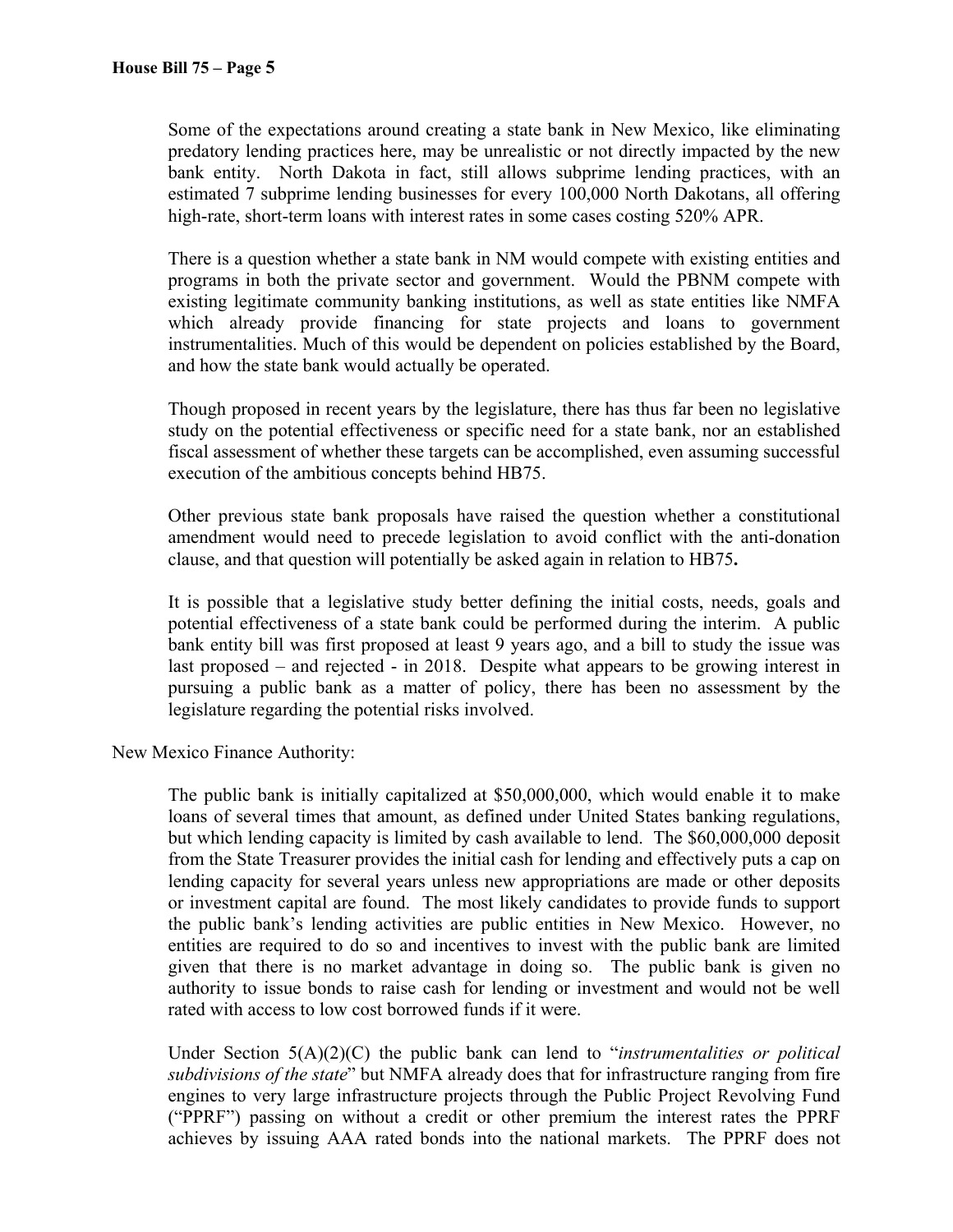charge any fees. The PPRF lends about \$50 million each quarter to New Mexico public entities – about equal to the public bank's total lending capacity. NMFA already has personnel and technology in place. New Mexico public entities are not required to borrow through the PPRF and could borrow from the public bank instead; however, lending to beat or even match the PPRF's terms is not likely to be a successful strategy for lending capacity growth based on revenue for the public bank. The public bank's public lending niche might be for non-infrastructure purposes but this is a more limited market already filled by community and other banks. More generally, in the public sector, particularly in New Mexico which has a number of highly subsidized funding programs, the issue is capacity to borrow and creditworthiness rather than availability of funds at acceptable interest rates.

Under Section 5(B), "*the bank shall not make loans to a private individual or private legal entity*". Under Section 5(C) the public bank is able to support New Mexico businesses by working through intermediaries such as local financial institutions. The NMFA is able to lend directly to New Mexico businesses while working with other financial institutions with existing tools authorized under the Statewide Economic Development Finance Act, such as loan participations and the federal New Markets Tax Credits program. There may be a market niche for the public bank to support local business while working through intermediaries, but it will have limited resources to do so and fewer tools to work with then the NMFA already has.

The North Dakota public bank ("Bank of North Dakota"), founded in 1919, is often cited as a model for public banking. However, the Bank of North Dakota has advantages not available to the proposed New Mexico Public Bank. The most important advantage is that the Bank of North Dakota's business relationship with the Minneapolis Federal Reserve Bank allows it to do check processing, deposit excess cash balances, maintain a reserve requirement, safe keep all Fed book entry securities and have discount window borrowing authority. Texas also has similar Fed status. The Fed's long-standing policy is not to allow similar state entities to have this status. Thus, it is unclear what Section 3(N) of the Act, "*the bank shall be subject to all applicable regulatory and reporting requirements that allow access to the federal reserve …* ", means in terms of potential competitive advantage for the public bank. Without Fed access, the public bank would need to contract with a national bank for many transactional services. In over 100 years, no other state has successfully duplicated North Dakota's success in creating a public bank.

The Bank of North Dakota is not a member of the Federal Deposit Insurance Corporation (FDIC). All Bank of North Dakota deposits are guaranteed by the full faith and credit of the State of North Dakota (and all state funds are required to be deposited in the bank). Nothing in the Act provides for New Mexico Public Bank deposits or other obligations to be guaranteed by the state of New Mexico, so FDIC insurance will be an added public bank cost compared to Bank of North Dakota as a public bank role model should the public bank seek deposits.

Economic Development Department:

The public bank concept is interesting, and EDD would like to continue discussing the proposal as it develops. However, this bill and the supporting documentation from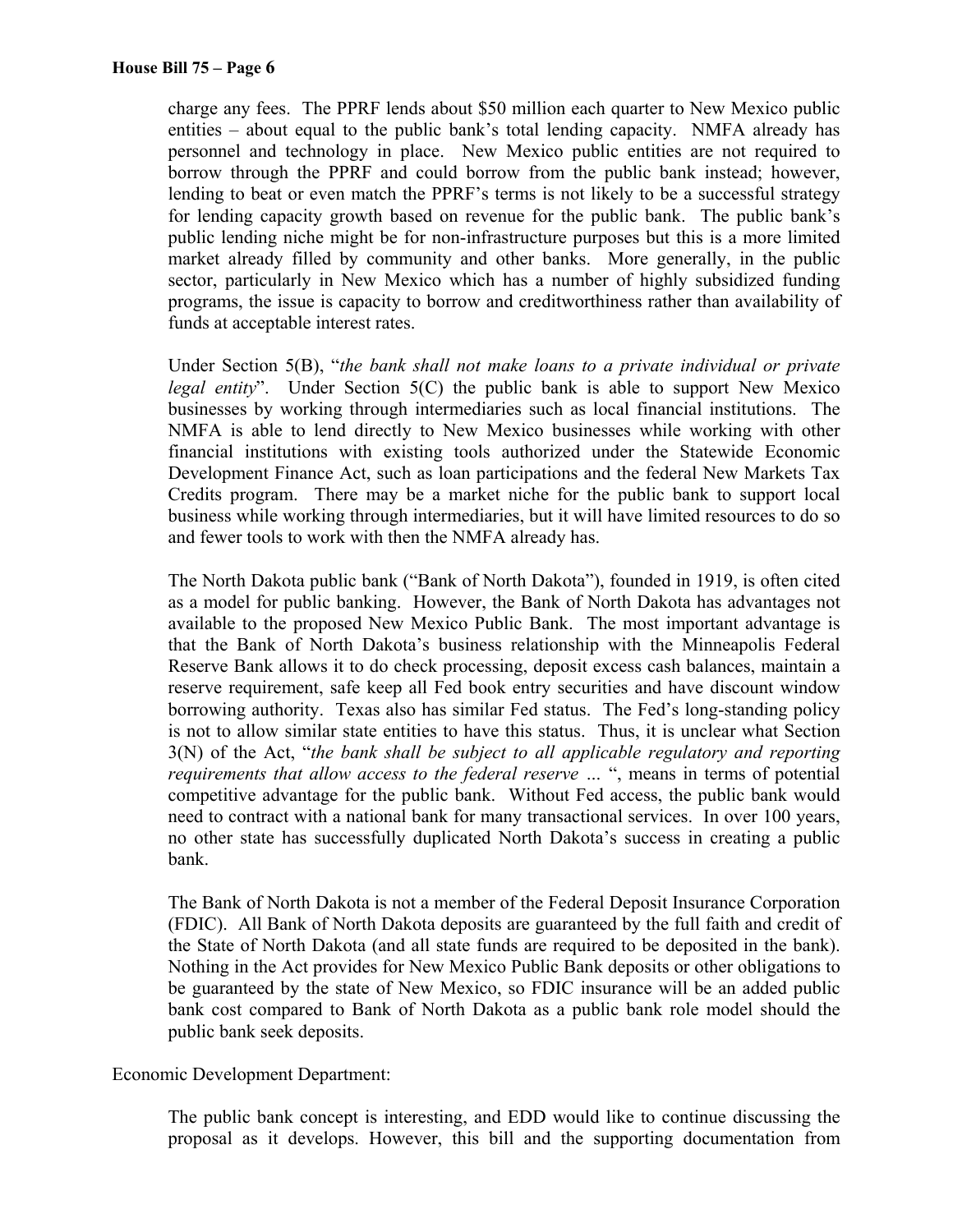advocates may need more vetting during the interim before the state pursues the strategy at this level of cost. It would be helpful for the proposal to receive a thorough vetting by interim legislative committees and public and private financing institutions.

A public bank in New Mexico that is not as profit driven as more traditional banks could lend to less traditional projects that carry a lower rate of return but are still feasible projects and may help to increase wealth for New Mexican residents and help diversify the local and state economy. This is, however, only possible if the bank and board develop a lending and investment policy oriented towards this. Additionally, this lower rate of return on loans might not generate the same level of return for investment of state funds as through existing mechanisms.

Advocates for the public bank have spent time with department staff and have not been able to prove that they would be able to provide below market rates for development purposes while simultaneously providing above market rate returns for state funds. Also, state funding has many different components that may require some deposits to have the highest rate of return while other deposits may require high liquidity. These concerns need to be addressed to ensure the state bank could meet the demands of a complex state funding system.

New Mexico already has multiple state investment institutions, and with the creation of the public bank, duplication and overlap with existing programs may take place. With the creation of a new institution that may duplicate what existing institutions already do, all institutions would have to be in sync to ensure success, and that does not appear to be specifically addressed in this bill. The public bank will likely also have significant administrative overhead costs.

The public bank will not make loans to private individuals or private legal entities and will instead have to make investments through a third party (local financial institutions) to eventually end up at the private entity. By having the additional step of including the local financial institution, this could limit one of the main goals of House Bill75, which is to make "financing accessible and equitably available to communities throughout the state as evidenced by outcomes including more jobs with sustainable wages."

## **ADMINISTRATIVE IMPLICATIONS**

One intent of the Public Bank seems to be to save management/custody fees the state currently pays to larger national banks. These dollars could then potentially be repurposed into public investment. This would be ideal in theory, but it is not clear that it could be accomplished in practice, given the highly complex nature of banking and financial custody services, which require substantial and often expensive expertise to avoid financial, technical, and legal pitfalls.

While the Public Bank would be required to hire both a CEO and Risk Officer as well as other appropriate staff, it is not clear what the costs of this would be both initially and on an ongoing basis. Previous state-bank estimates put start-up costs between \$5 million and \$10 million, but the infrastructure involved would also have a significant impact, either reducing or growing those overhead costs. How many physical bank branches are envisioned? Would a low-cost centralized structure meet the needs of the state's rural residents?

Regarding the bank's overseers, what would be the costs for directors and officers insurance?